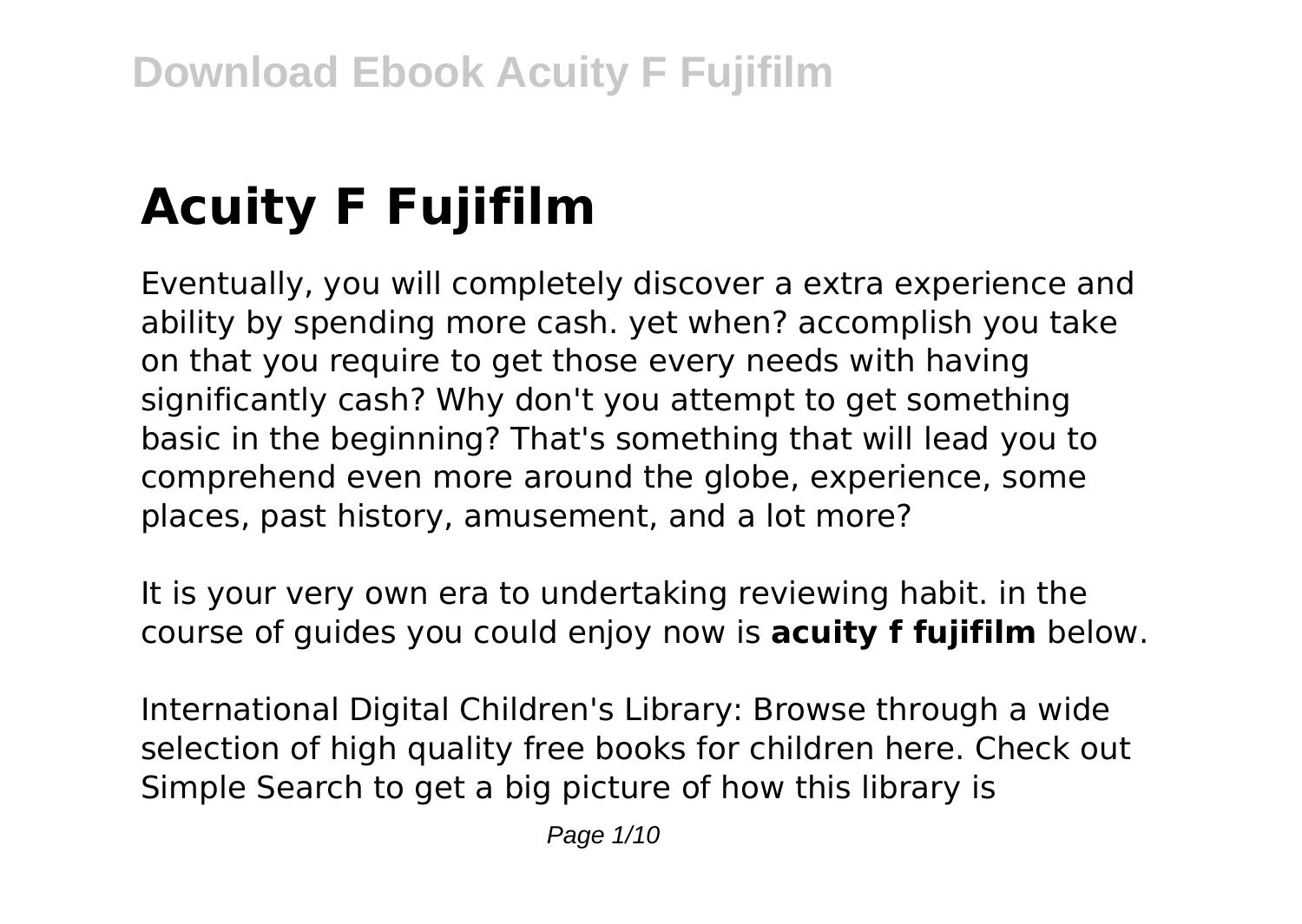organized: by age, reading level, length of book, genres, and more.

#### **Acuity F Fujifilm**

As the latest addition to Fujifilm's Acuity platform, the device produces exceptional print quality at speeds of up to 1,668 ft 2 /hr, and is available as a 6-channel or 7-channel model. The Acuity F series maintains all the advantages of the popular and successful Acuity platform, including near-photographic image quality, versatility and ease ...

### **Acuity Series | Fujifilm [United States]**

The Acuity F allows you to select the right production speed and image quality to produce close view to display print. The addition of white ink further extends the application and media range to include clear and colored substrates.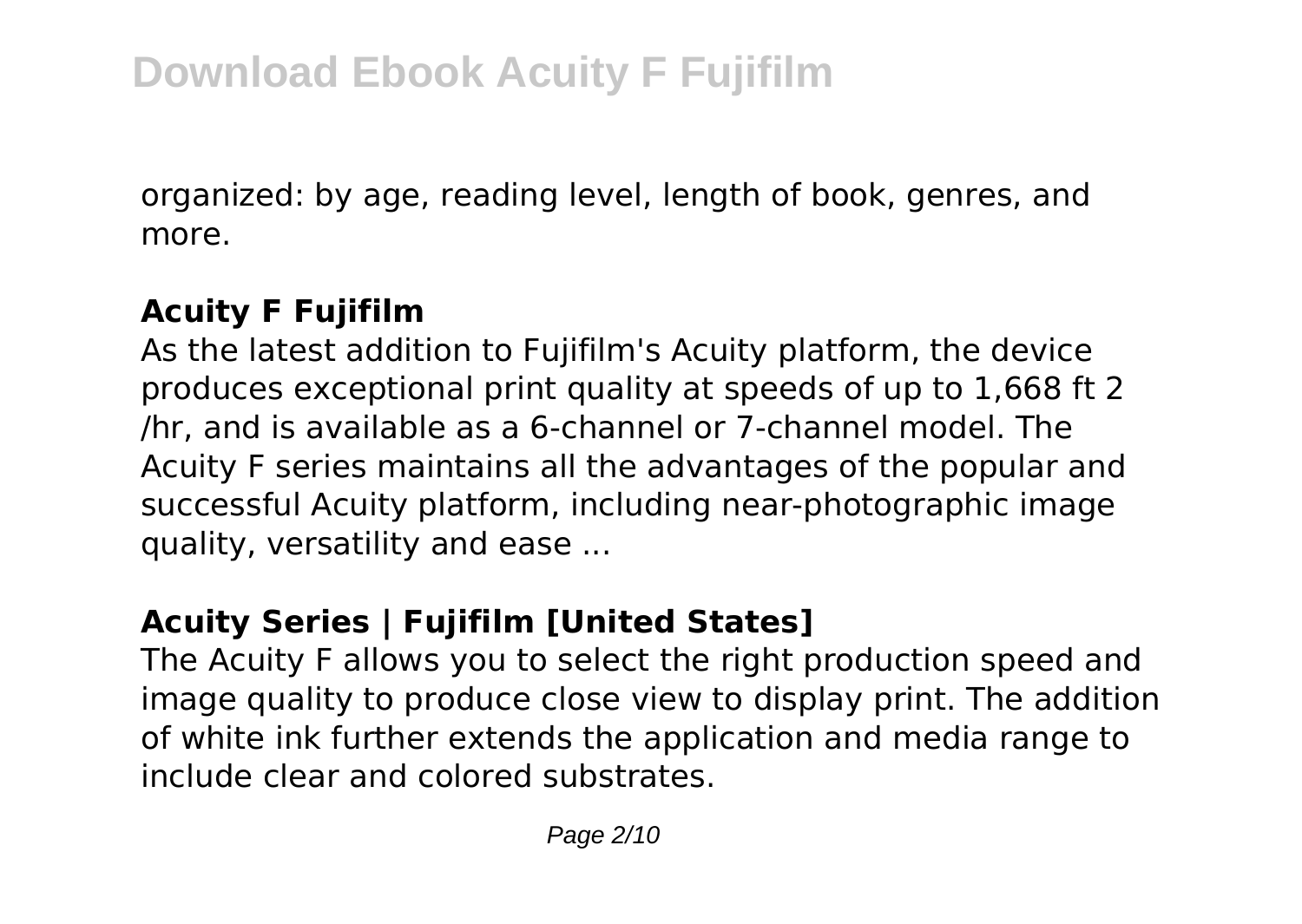#### **Acuity F – Fujifilm**

The Acuity F is engineered for high speed printing direct to rigid sheets without compromising on print quality, and is built for the rigours of continuous print production. Through an excellent global service infrastructure, Fujifilm provides world-class support before, during and after installation.

#### **Acuity F - Graphic Systems | Fujifilm Europe**

Acuity F MISSION CRITICAL: How the Acuity F is helping keep A&M Printing on the fast track Located 45 minutes outside of San Francisco and 40 from Silicon Valley, A&M Printing sits just outside the heartbeat resonating from one of the country's most culturally diverse and innovatively paced areas.

#### **Acuity F – Fujifilm**

The Acuity F is the most productive printer in this popular printer series. It combines 7 years of market leading image quality with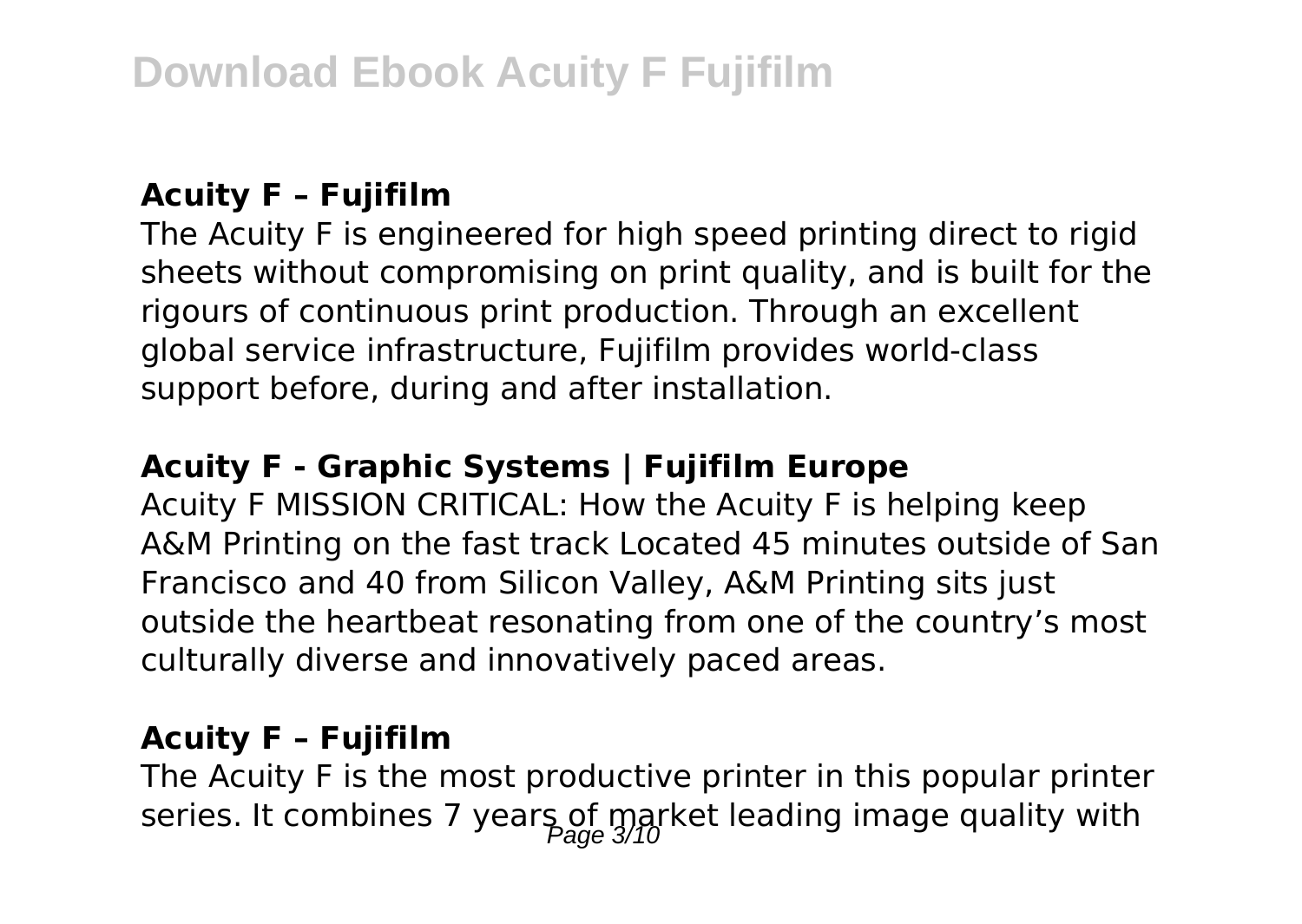leading edge engineering and ink technology to deliver a state-ofthe-art platform capable of a wide range of print applications. The Acuity F allows you to select the right production speed and

#### **ACUITY F - asset.fujifilm.com**

Acuity F is built to deliver outstanding image quality with high productivity. It is ideal for businesses looking to grow their flatbed capability, take on higher volumes or turn jobs around quicker, and has the potential for excellent return on investment.

#### **Acuity F | Fujifilm Singapore**

Through continuous product development and Fujifilm's awardwinning Uvijet UV-curable ink line, the Acuity platform provides a truly flexible production system that delivers consistent results, reliable production performance and economical cost-in-use.

# **Acuity Flatbeds - Fujifilm**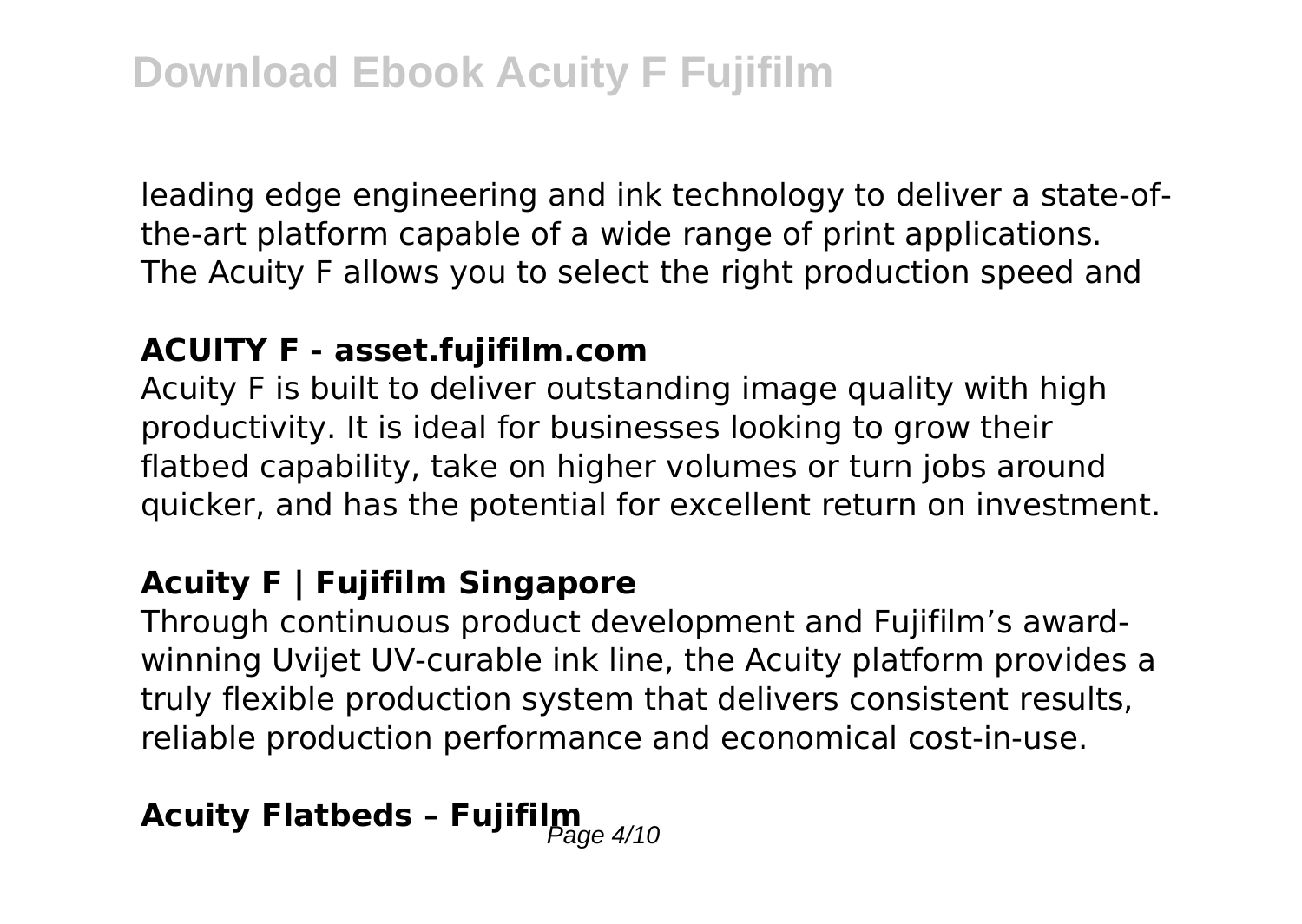## **Download Ebook Acuity F Fujifilm**

As the latest addition to Fujifilm's Acuity platform, the device produces exceptional print quality at speeds of up to 1,668 ft 2 /hr, and is available as a 6-channel or 7-channel model. The Acuity F series maintains all the advantages of the popular and successful Acuity platform, including near-photographic image quality, versatility and ease of use, but has been optimized for the efficient and high speed production of rigid media applications.

#### **Acuity F | Acuity - Fujifilm**

UV Curing Ink System for Acuity F Inkjet Printer. Uvijet WI inks are specifically formulated to maximize the performance of the Fujifilm Acuity F printer, the fastest of the Acuity series. The Uvijet WI ink range is a high quality UV curable inkjet system.

#### **Acuity Inks | Fujifilm [United States]**

Acuity F brochure (1.18 MB) As the latest addition to Fujifilm's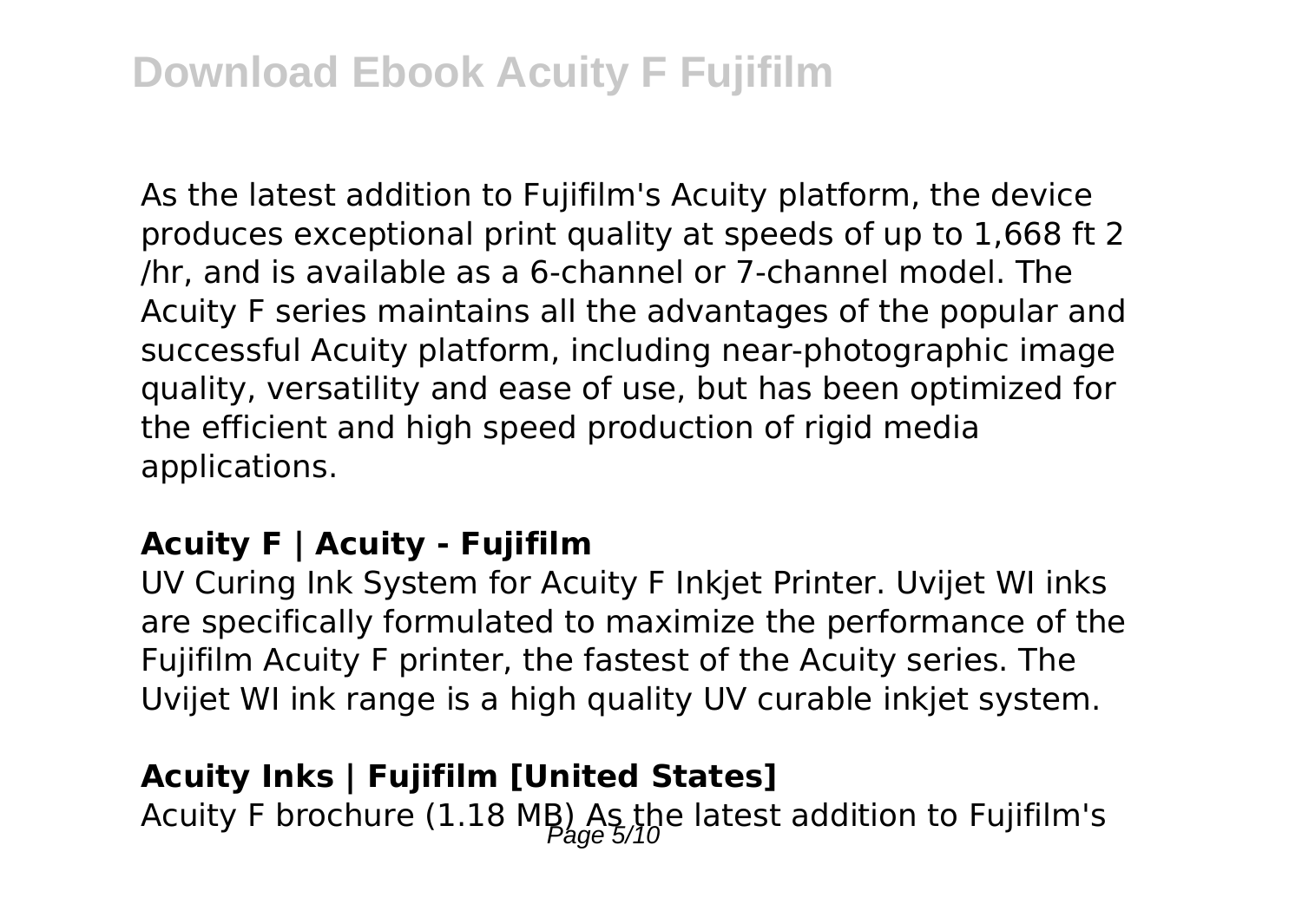Acuity platform, the device produces exceptional print quality at speeds of up to 155m2/hr, and is available as a 6-channel or 7-channel model.

#### **Acuity F | Fujifilm Italia**

The Acuity F is engineered for high speed printing direct to rigid sheets without compromising on print quality, and is built for the rigours of continuous print production. Through an excellent global service infrastructure, Fujifilm provides world-class support before, during and after installation.

#### **Acuity F | Fujifilm [Singapore]**

FUJIFILM J Press 750S Adds Significant Value for ASB Graphics Customers Jun 25, 2020 A&M Printing Experienced Immediate Business Growth With FUJIFILM'S Acuity F High Flow Vacuum

## Graphic Arts & Printing Fujifilm [United States]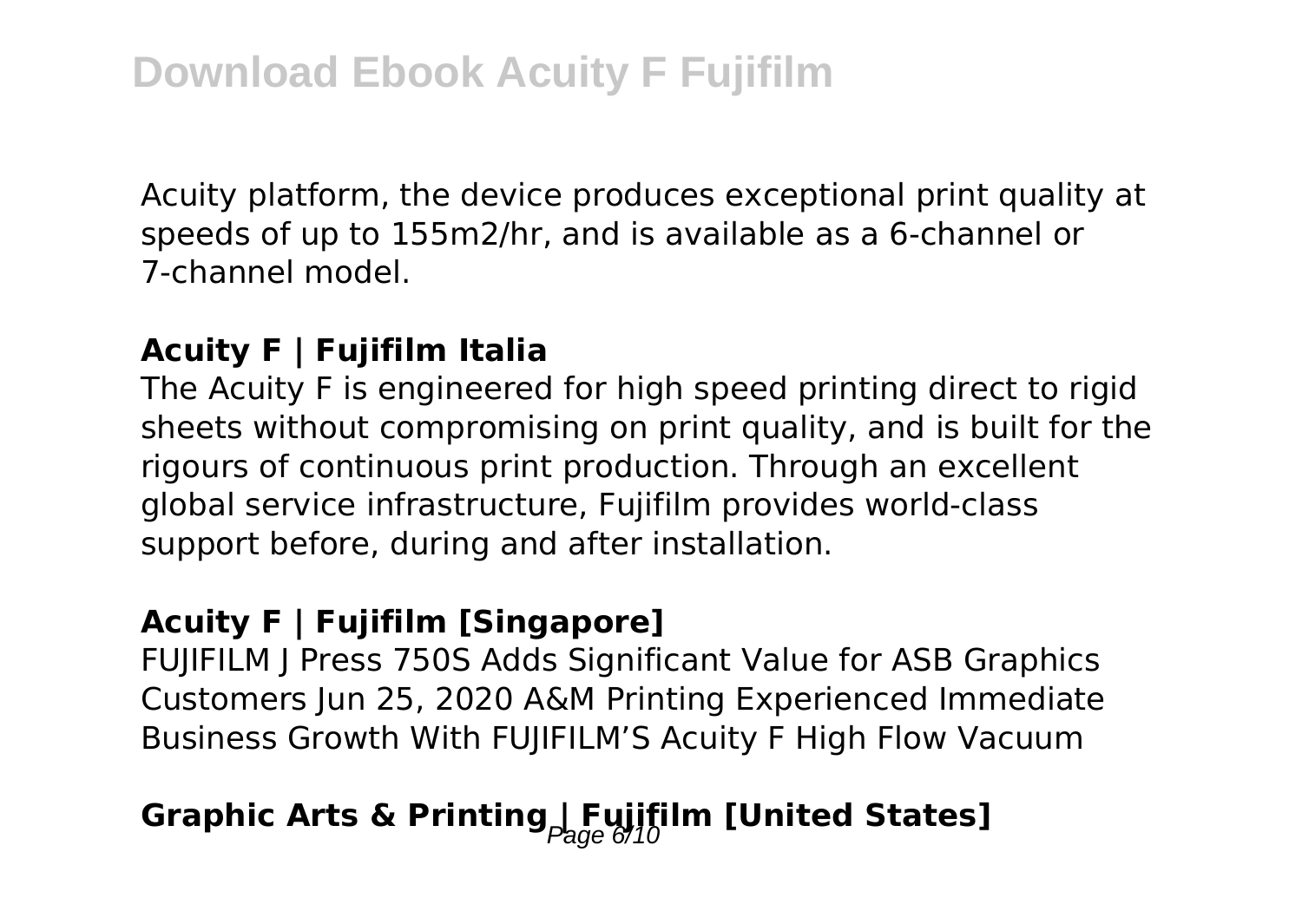לש Acuity ה תרדסב רתויב ינרציה לדומה תא הווהמ F Acuity .רצומ רואית הנומת תוכיא תוספדה לש קושה תלבוה לש םינש 7 בלשמ הז לדומ . Fujifilm תוקפסמ דחיבש UV ויד לש רוציי תגולונכטו תיישכע הסדנה םע ,דחוימב תוהובג ... לש םיעוציבב תחצנמ המרופטלפ

#### **Acuity F - FujiFilm לארשי**

The Acuity F's print performance is optimised by Fujifilm's uniquely formulated Uvijet inks. These incorporate the company's proprietary 'Micro-V' dispersion technology that consistently delivers wide adhesion, superb colour vibrancy and excellent durability in every print.

#### **Fujifilm announces Acuity F flatbed press - Fujifilm**

Acuity machine configurations available to meet a wide range of user needs from creative to highly productive. The range is built around three main platforms. Acuity F The most productive Acuity offering with up to  $\sum_{n=0}^{\infty}$  color channels, including lights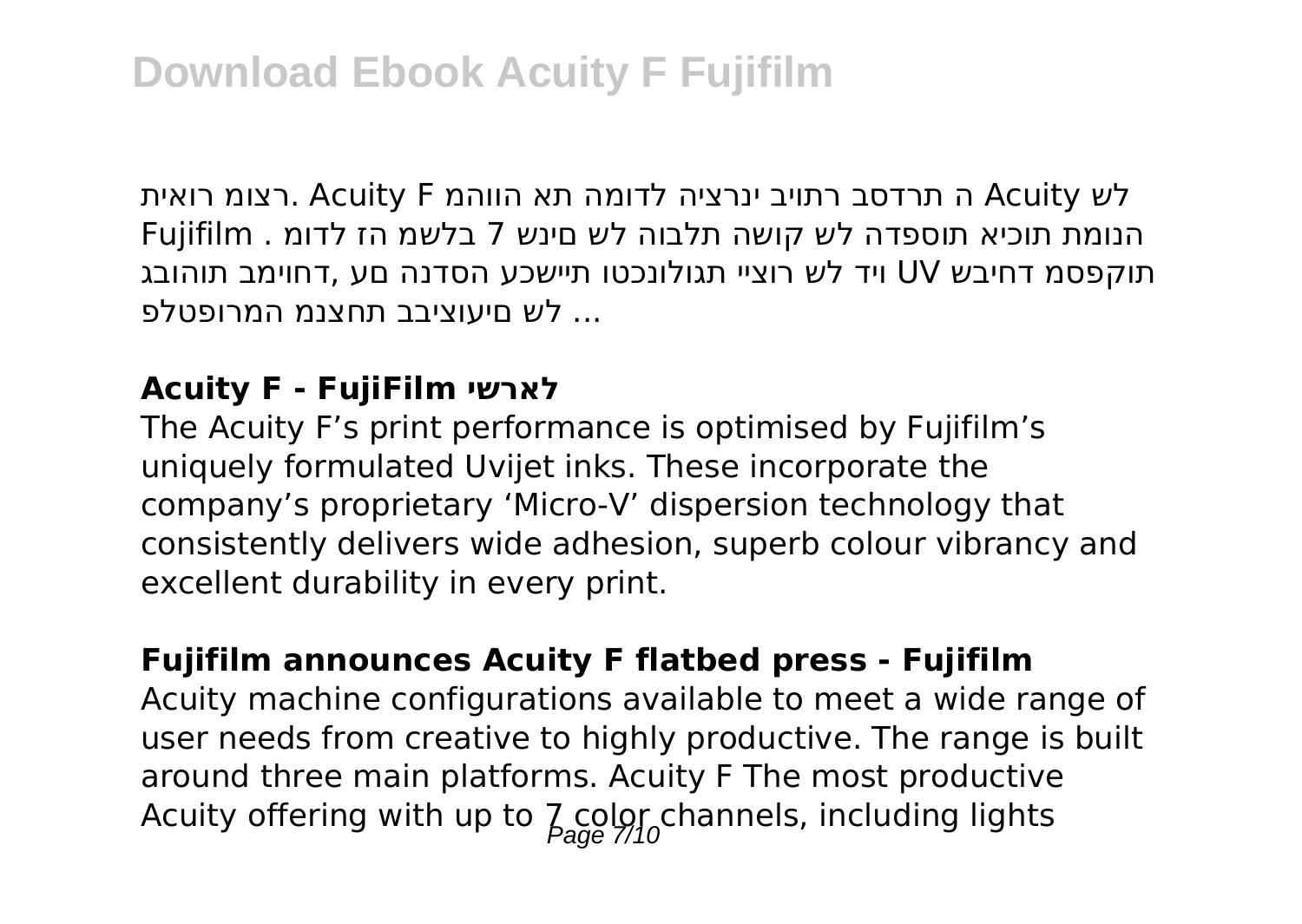standard and a white option, suitable for print service providers who need greater

#### **ACUITY SERIES - asset.fujifilm.com**

Acuity F is the highest productivity model in the popular Fujifilm Acuity flatbed series. It combines seven years of market leading image quality with the latest engineering expertise and UV ink technology to deliver a state-of-the-art platform capable of a wide range of print applications.

### **Acuity F Commercial Inkjet | Fujifilm Australia**

'Exceeds our expectations' The Acuity F by Fujifilm, a UV inkjet flatbed press with a blend of ultra-high quality and speed, enables Signs By Tomorrow to expand offerings at their suburban Washington D.C. location in Rockville, Maryland.

**Acuity - Fujifilm** Page 8/10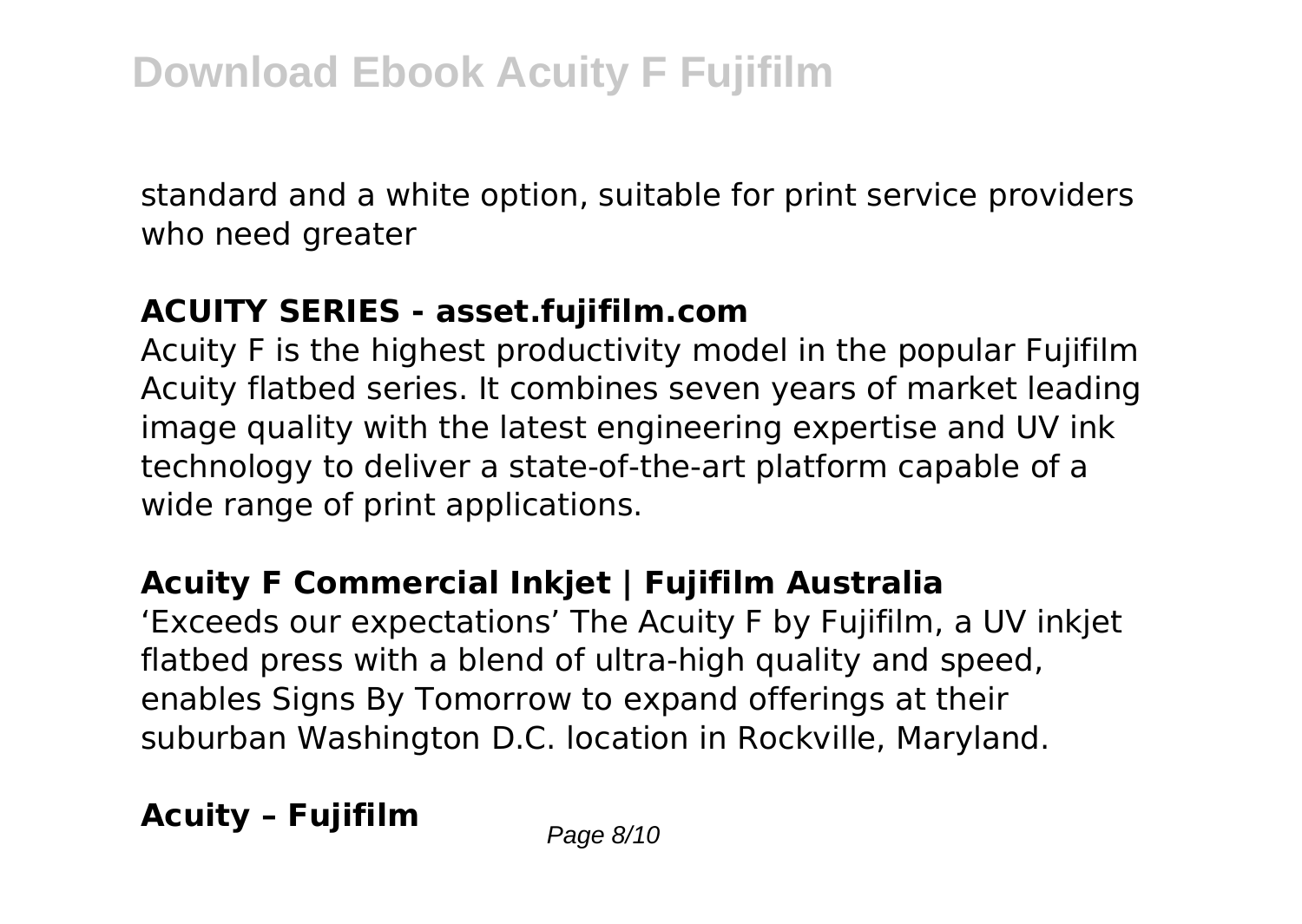The Acuity F is the most productive printer in the renowned Acuity series with a maximum print speed of over 1,600 square feet per hour activating six printheads per color channel with a total of more than 27,000 nozzles.

#### **A&M Printing Experienced Immediate Business ... fujifilm.com**

Acuity F is the highest productivity model in the popular Fujifilm Acuity flatbed series. It combines seven years of market leading image quality with the latest engineering expertise and UV ink technology to deliver a state-of-the-art platform capable of a wide range of print applications. Acuity F is built to deliver high productivity with

#### **Acuity F - FUJIFILM Europe**

With Acuity Ultra, you get the excellent high quality, productivity and reliability our Acuity range is known for, on a massive